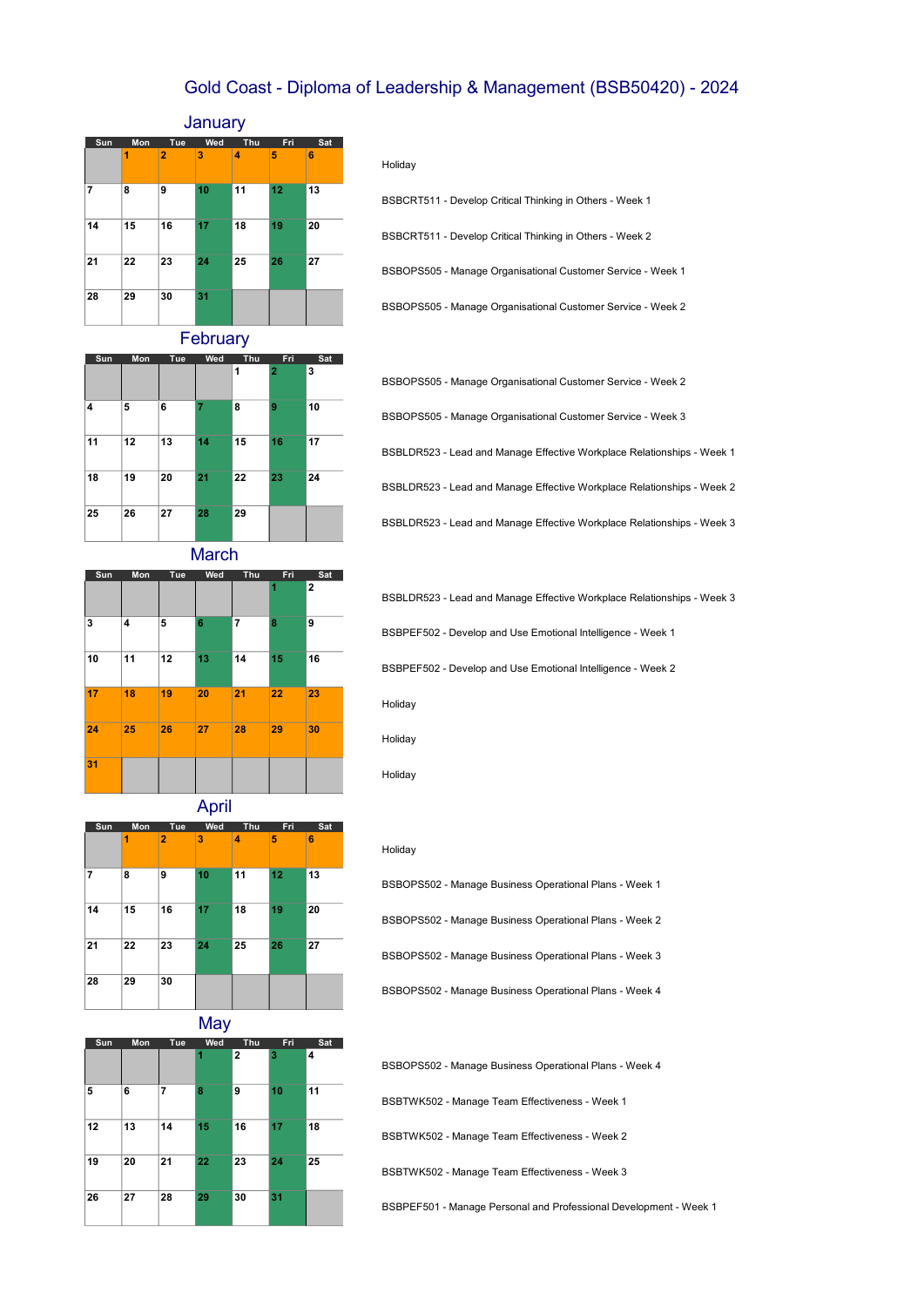June



Holiday BSBPEF501 - Manage Personal and Professional Development - Week 1 BSBPEF501 - Manage Personal and Professional Development - Week 2 BSBPEF501 - Manage Personal and Professional Development - Week 3

July

| Sun | Mon | Tue            | Wed | Thu | Fri | Sat |
|-----|-----|----------------|-----|-----|-----|-----|
|     | 1   | $\overline{2}$ | 3   | 4   | 5   | 6   |
| 7   | 8   | 9              | 10  | 11  | 12  | 13  |
| 14  | 15  | 16             | 17  | 18  | 19  | 20  |
| 21  | 22  | 23             | 24  | 25  | 26  | 27  |
| 28  | 29  | 30             | 31  |     |     |     |

BSBWHS521 - Ensure a Safe Workplace for a Work Area - Week 2 BSBWHS521 - Ensure a Safe Workplace for a Work Area - Week 3 BSBSTR502 - Facilitate Continuous Improvement - Week 1 BSBWHS521 - Ensure a Safe Workplace for a Work Area - Week 1

August

| Sun | Mon | Tue | Wed | Thu | Fri.           | Sat |
|-----|-----|-----|-----|-----|----------------|-----|
|     |     |     |     | 1   | $\overline{2}$ | 3   |
| 4   | 5   | 6   | 7   | 8   | 9              | 10  |
| 11  | 12  | 13  | 14  | 15  | 16             | 17  |
| 18  | 19  | 20  | 21  | 22  | 23             | 24  |
| 25  | 26  | 27  | 28  | 29  | 30             | 31  |

BSBSTR502 - Facilitate Continuous Improvement - Week 3 BSBCMM511 - Communicate with Influence - Week 1 BSBCMM511 - Communicate with Influence - Week 2 BSBSTR502 - Facilitate Continuous Improvement - Week 1 BSBSTR502 - Facilitate Continuous Improvement - Week 2

September



BSBCMM511 - Communicate with Influence - Week 3

BSBSTR501 - Establish Innovative Work Environments - Week 1

Holiday

Holiday

Holiday

Holiday

Holiday

Holiday

Holiday

**October** 

| Sun | Mon | Tue | Wed            | Thu | Fri | Sat |
|-----|-----|-----|----------------|-----|-----|-----|
|     |     | 1   | $\overline{2}$ | 3   | 4   | 5   |
| 6   | 7   | 8   | 9              | 10  | 11  | 12  |
| 13  | 14  | 15  | 16             | 17  | 18  | 19  |
| 20  | 21  | 22  | 23             | 24  | 25  | 26  |
| 27  | 28  | 29  | 30             | 31  |     |     |

| BSBSTR501 - Establish Innovative Work Environments - Week 2        |
|--------------------------------------------------------------------|
| <b>BSBSTR501 - Establish Innovative Work Environments - Week 3</b> |
| BSBLDR522 - Manage People Performance - Week 1                     |
| BSBLDR522 - Manage People Performance - Week 2                     |